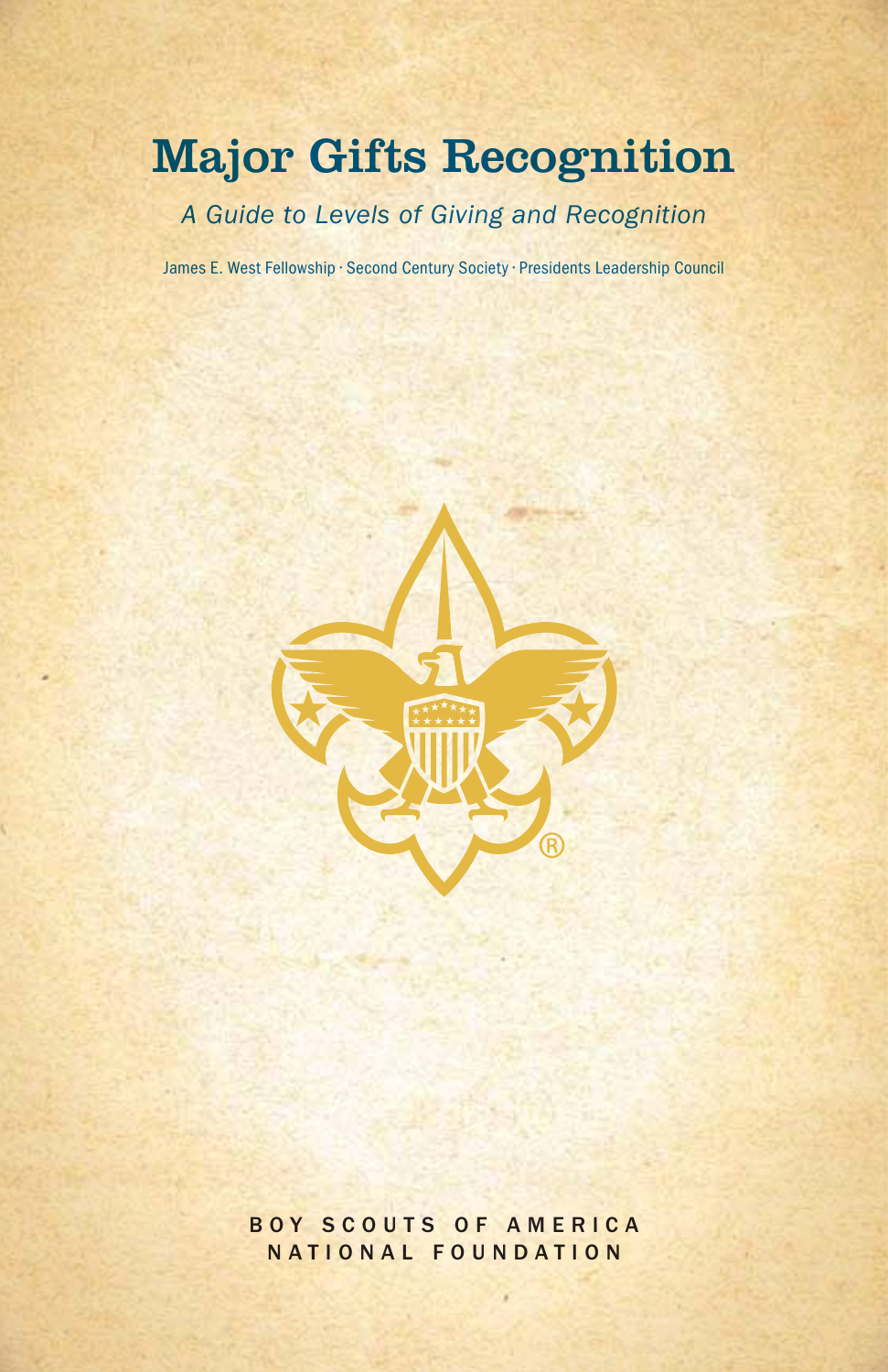# Major Gifts Recognition





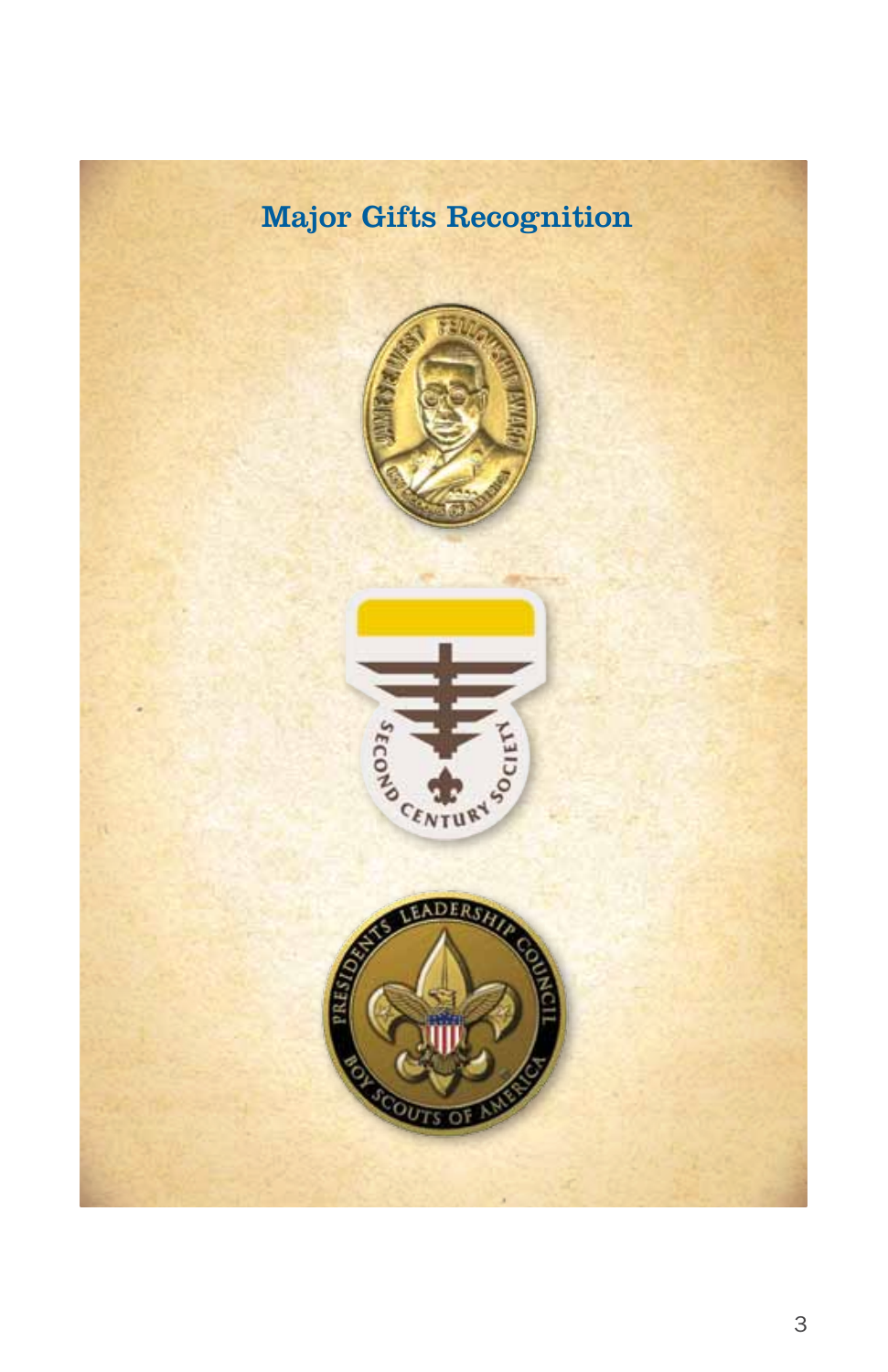# James E. West Fellowship

A gift to a local council, designated to its endowment fund. Donors may make cumulative gifts to reach Silver, Gold, and Diamond levels.



| \$1,000+ | <b>Bronze Member Level</b> |
|----------|----------------------------|
|          | · Certificate              |
|          |                            |

• Bronze pin

\$5,000+ Silver Member Level

- Certificate
- Silver pin

### \$10,000+ Gold Member Level

- Certificate
- Gold pin

- \$15,000+ Diamond Member Level
	- Certificate
	- Diamond pin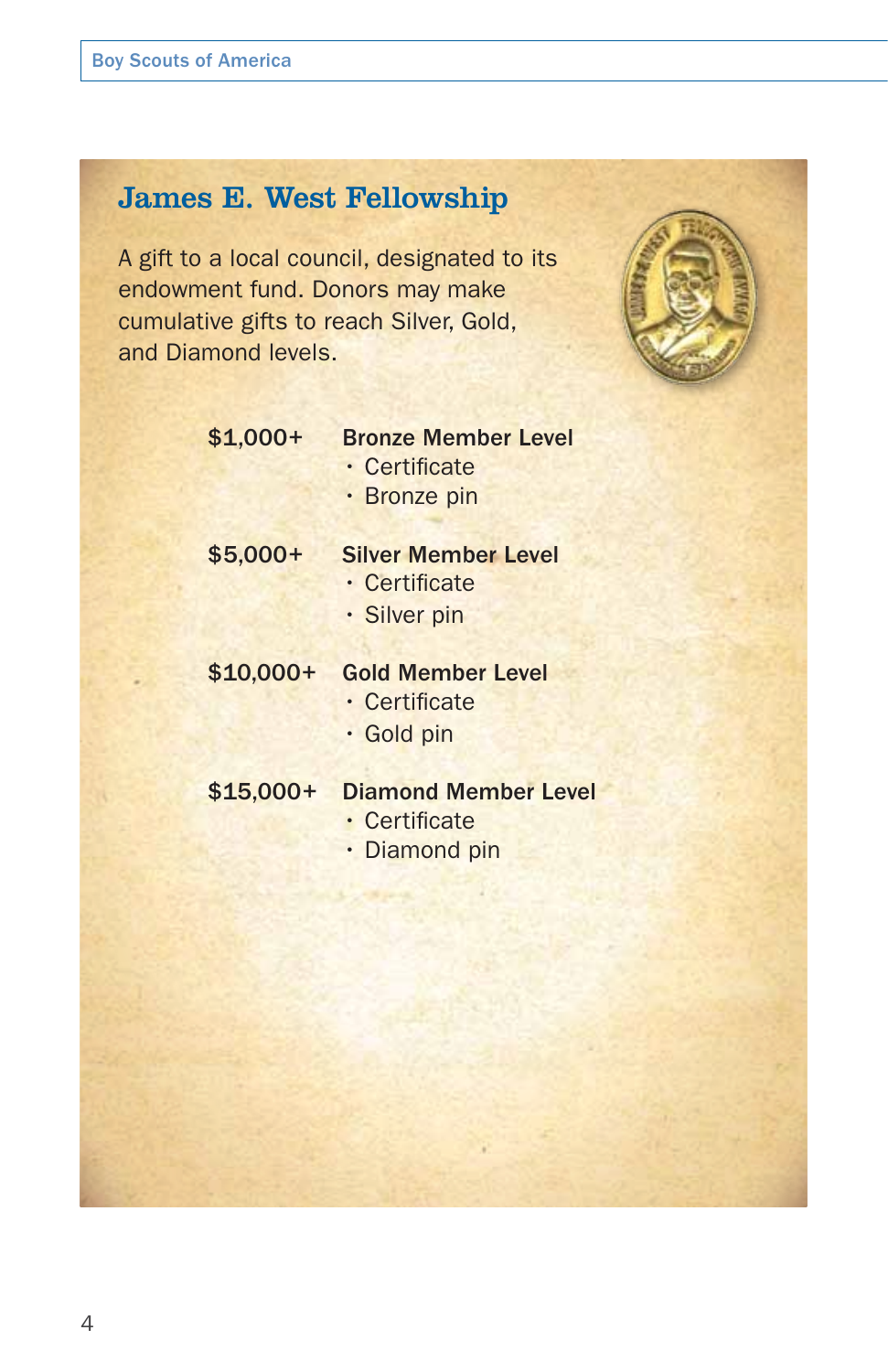# Second Century Society

An outright gift of \$25,000 or more payable over five years, or a deferred gift of \$100,000 or more, to a local council, BSA Foundation, high-adventure base, or any BSA entity for operating, capital, or endowment.



#### \$25,000+ Member Level

- Lapel pin
- Certificate

### \$100,000+ Member Level

- Lapel pin
- Certificate
- Framed Rockwell print
- Custom Second Century Society insignia item\*

#### \$500,000+ Member Level

- Lapel pin
- Certificate
- Limited edition framed Rockwell print
- Custom Second Century Society insignia item\*
- \$1,000,000+ Member Level
	- Lapel pin
	- Certificate
	- Premium framed Rockwell print
	- Custom Second Century Society insignia item\*

Donors making outright gifts of \$100,000 or more are designated as "Members with Distinction." Donors making deferred gifts of \$500,000 or more are designated as "Legacy Members." Members in these categories receive special recognition and opportunities provided by the BSA Foundation.

\* Member level appropriate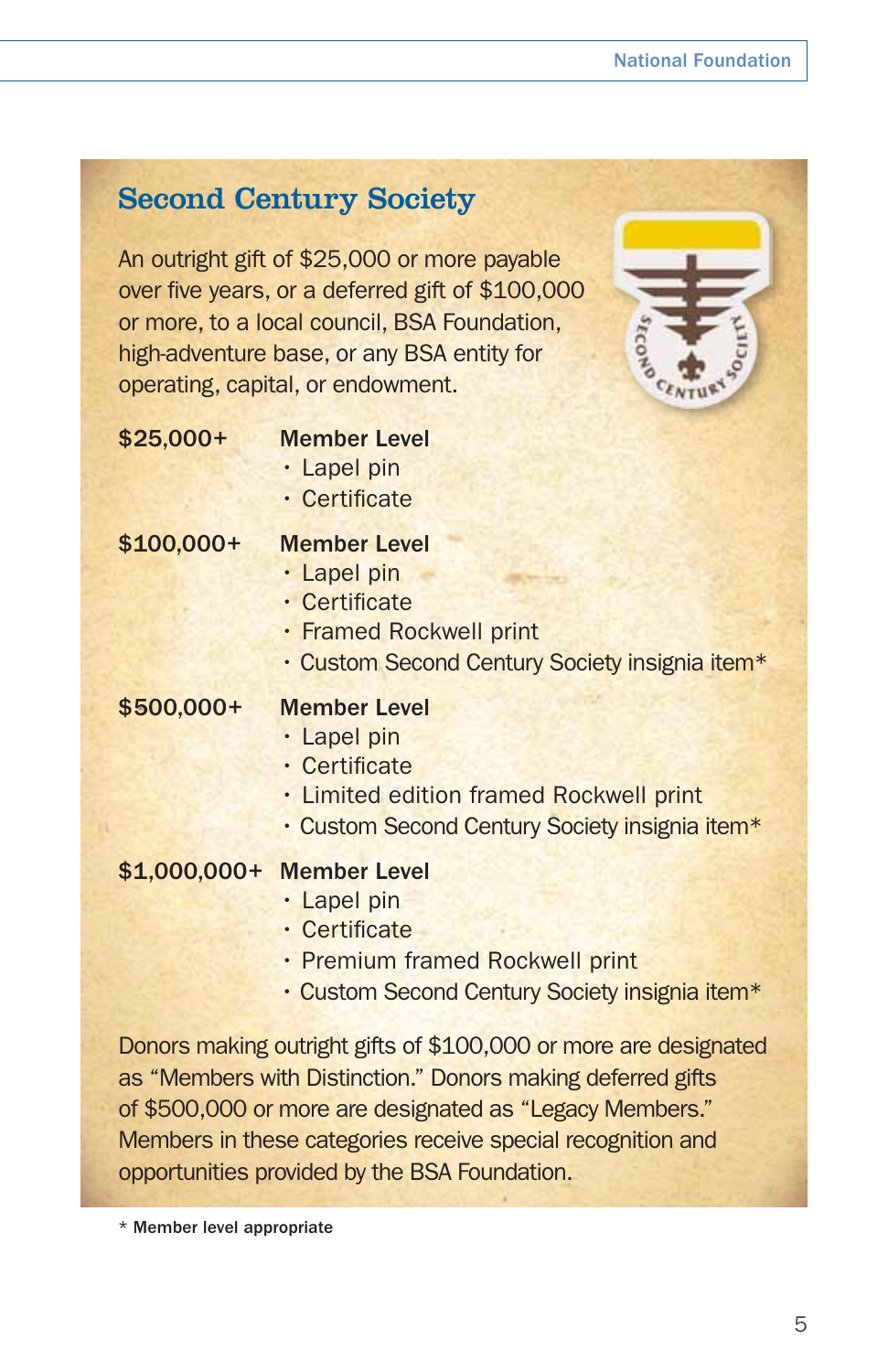## Presidents Leadership Council

Gifts to or through the BSA Foundation payable over five years, as part of an advised fund, designated fund, trust, or other Foundation fund structure. Gifts may be designated to benefit local councils, high-adventure facilities, or other BSA entities.



#### \$1,000,000+ Member Level

- A numbered limited-edition replica of Rockwell's "Scoutmaster" in bronze
- Original commissioned Presidents Leadership Council marble sculpture
- A framed, full-size Rockwell giclée of the donor's choice from a catalog of artwork, professionally hung
- Custom Presidents Leadership Council tie
- Invitations to exclusive Presidents Leadership Council events

#### \$5,000,000+ Member Level

• Personal customized recognition items

\$10,000,000+ Member Level

• Personal customized recognition items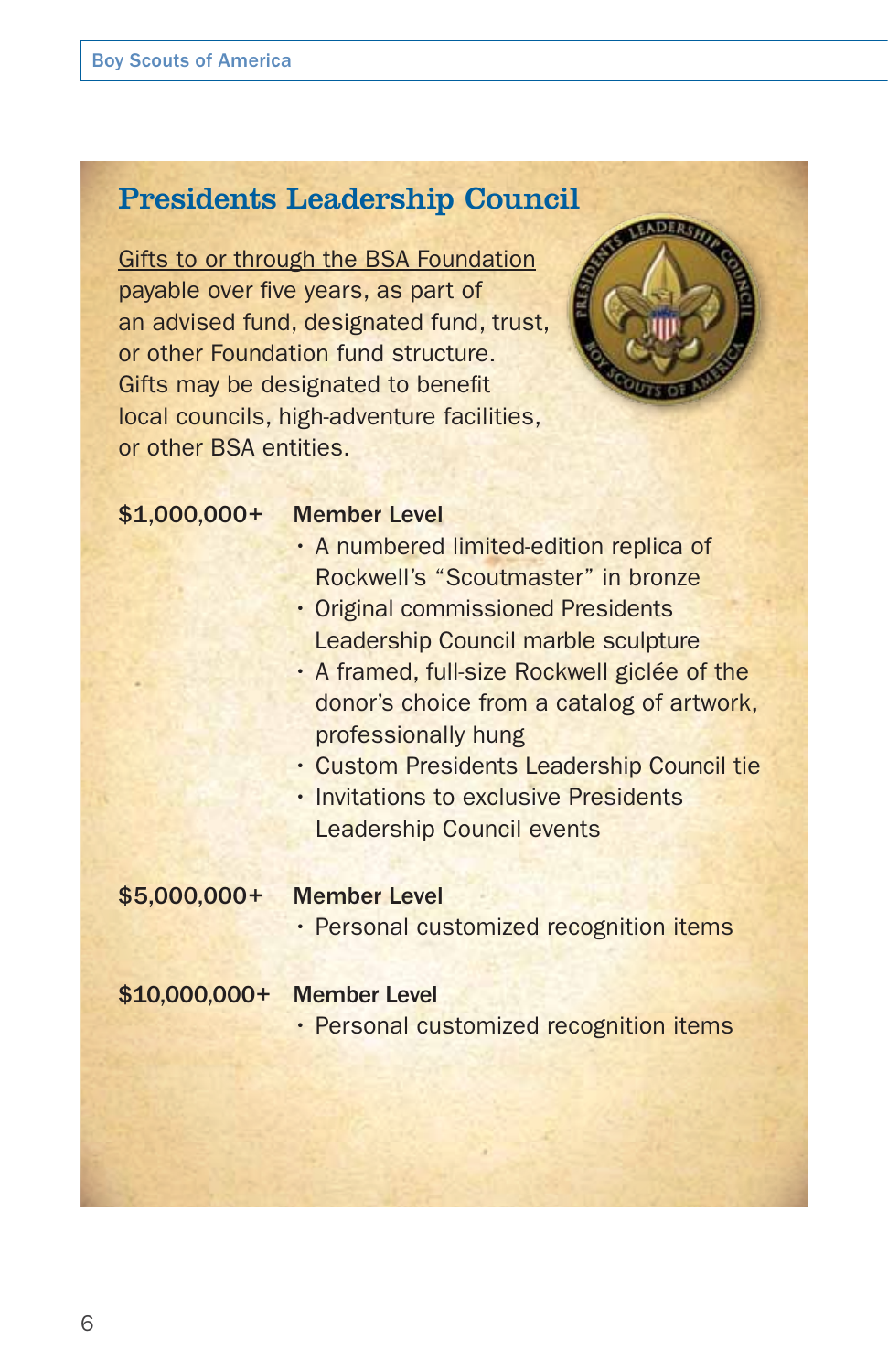## Contact Information

Recognition items are available through the Supply Group or by contacting your local council. For more information on the James E. West program, contact Finance Impact at 972-580-2000.

For more information on the Second Century Society and Presidents Leadership Council, contact the National Foundation at 1-800-BSA-INFO.